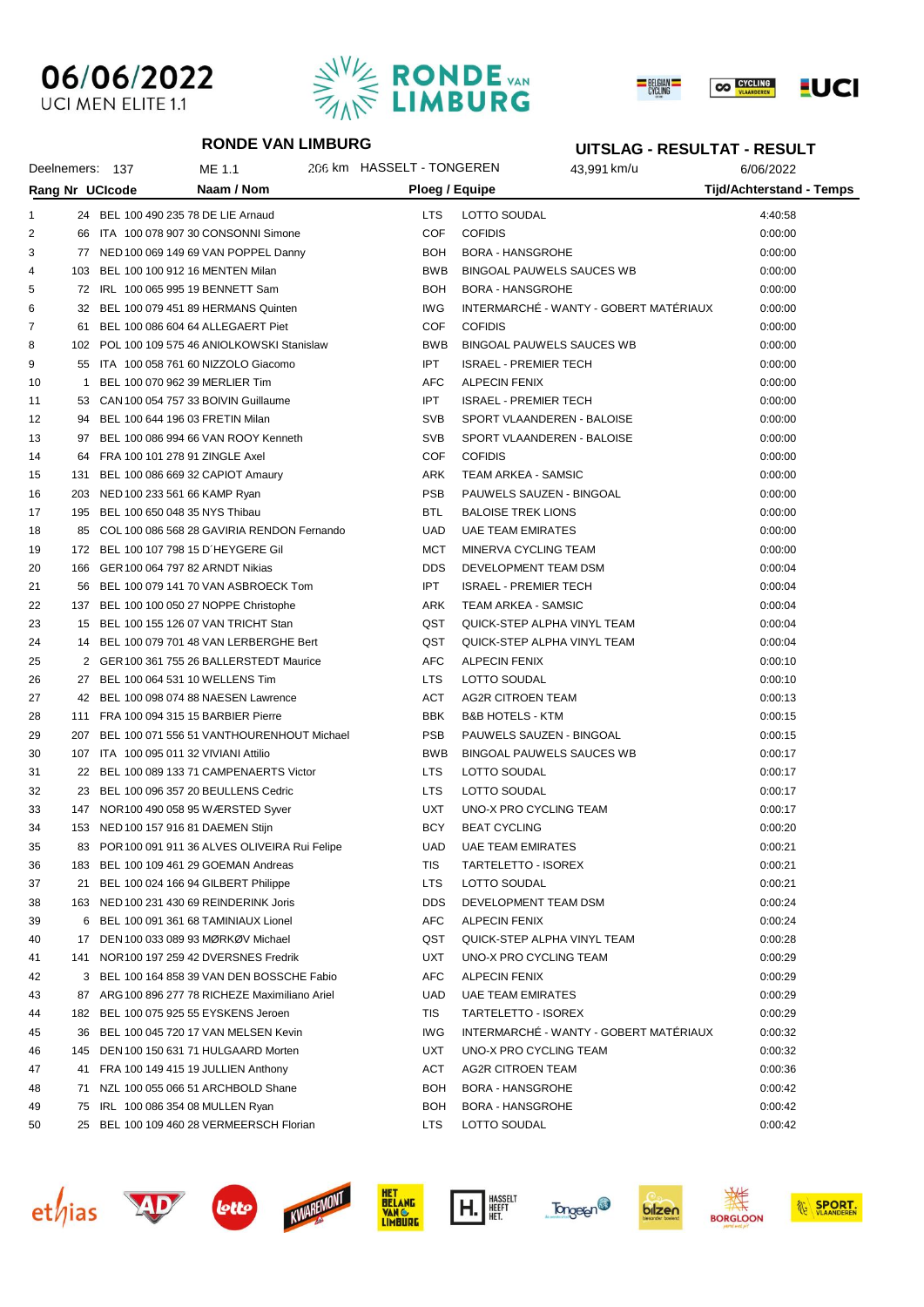# 06/06/2022 UCI MEN ELITE 1.1





#### **RONDE VAN LIMBURG**

### **UITSLAG - RESULTAT - RESULT**

|     |     | Deelnemers: 137                      | ME 1.1                                             | 206 km HASSELT - TONGEREN |                              | 43,991 km/u                            | 6/06/2022                       |
|-----|-----|--------------------------------------|----------------------------------------------------|---------------------------|------------------------------|----------------------------------------|---------------------------------|
|     |     | Rang Nr UCIcode                      | Naam / Nom                                         | Ploeg / Equipe            |                              |                                        | <b>Tijd/Achterstand - Temps</b> |
| 51  |     | 191 BEL 100 086 322 73 AERTS Thijs   |                                                    | <b>BTL</b>                | <b>BALOISE TREK LIONS</b>    |                                        | 0:00:42                         |
| 52  |     |                                      | 47 BEL 100 064 845 33 VAN HOECKE Gijs              | <b>ACT</b>                | AG2R CITROEN TEAM            |                                        | 0:00:45                         |
| 53  |     |                                      | 133 FRA 100 259 231 31 GRONDIN Donavan             | ARK                       | TEAM ARKEA - SAMSIC          |                                        | 0:00:45                         |
| 54  |     |                                      | 44 FRA 100 072 160 73 SARREAU Marc                 | <b>ACT</b>                | AG2R CITROEN TEAM            |                                        | 0:00:45                         |
| 55  |     |                                      | 46 FRA 100 251 352 09 TOUZE Damien                 | <b>ACT</b>                | AG2R CITROEN TEAM            |                                        | 0:00:45                         |
| 56  |     | 142 NOR 100 778 522 81 BLIKRA Erlend |                                                    | <b>UXT</b>                | UNO-X PRO CYCLING TEAM       |                                        | 0:00:47                         |
| 57  |     |                                      | 67 GER 100 454 633 75 WALSCHEID Maximilian Richard | <b>COF</b>                | <b>COFIDIS</b>               |                                        | 0:00:53                         |
| 58  |     |                                      | 92 BEL 100 150 066 88 DE PESTEL Sander             | <b>SVB</b>                |                              | SPORT VLAANDEREN - BALOISE             | 0:00:53                         |
| 59  |     |                                      | 52 BEL 100 086 633 93 BIERMANS Jenthe              | IPT.                      | <b>ISRAEL - PREMIER TECH</b> |                                        | 0:00:53                         |
| 60  |     |                                      | 51 BEL 100 053 912 61 VANMARCKE Sep                | <b>IPT</b>                | <b>ISRAEL - PREMIER TECH</b> |                                        | 0:00:53                         |
| 61  |     |                                      | 65 BEL 100 064 272 42 VANBILSEN Kenneth            | <b>COF</b>                | <b>COFIDIS</b>               |                                        | 0:01:02                         |
| 62  |     |                                      | 31 BEL 100 044 437 92 PLANCKAERT Baptiste          | <b>IWG</b>                |                              | INTERMARCHÉ - WANTY - GOBERT MATÉRIAUX | 0:01:02                         |
| 63  |     | 86 SUI 100 151 601 71 SUTER Joel     |                                                    | <b>UAD</b>                | <b>UAE TEAM EMIRATES</b>     |                                        | 0:01:02                         |
| 64  |     | 126 USA 100 078 953 76 JOYCE Colin   |                                                    | HPM                       | HUMAN POWERED HEALTH         |                                        | 0:01:06                         |
| 65  |     | 12 BEL 100 054 306 67 STEELS Stijn   |                                                    | QST                       |                              | QUICK-STEP ALPHA VINYL TEAM            | 0:01:10                         |
| 66  |     | 151 BEL 100 649 785 63 BOONS Jente   |                                                    | <b>BCY</b>                | <b>BEAT CYCLING</b>          |                                        | 0:01:10                         |
| 67  |     |                                      | 197 NED 100 061 186 60 VAN DER HAAR Lars           | <b>BTL</b>                | <b>BALOISE TREK LIONS</b>    |                                        | 0:01:10                         |
| 68  |     |                                      | 161 NED 100 233 457 59 BRINKMAN Joost              | <b>DDS</b>                | DEVELOPMENT TEAM DSM         |                                        | 0:01:10                         |
| 69  |     |                                      | 167 DEN 100 736 192 43 PEDERSEN Casper             | <b>DDS</b>                | DEVELOPMENT TEAM DSM         |                                        | 0:01:46                         |
| 70  |     |                                      | 112 CAN 100 517 303 83 PARISELLA Raphael           | <b>BBK</b>                | <b>B&amp;B HOTELS - KTM</b>  |                                        | 0:01:57                         |
| 71  |     |                                      | 171 BEL 100 165 022 09 VAN SCHOOR Matthew          | MCT                       | MINERVA CYCLING TEAM         |                                        | 0:01:57                         |
| 72  |     |                                      | 173 BEL 100 649 510 79 DEBAELE Jorre               | MCT                       | MINERVA CYCLING TEAM         |                                        | 0:01:57                         |
| 73  |     |                                      | 144 NOR 100 151 244 05 SKAARSETH Iver              | <b>UXT</b>                | UNO-X PRO CYCLING TEAM       |                                        | 0:01:57                         |
| 74  |     |                                      | 164 GER 100 517 789 84 KÄRSTEN Moritz              | <b>DDS</b>                | DEVELOPMENT TEAM DSM         |                                        | 0:01:57                         |
| 75  |     | 194 BEL 100 989 062 34 MARIEN Daan   |                                                    | <b>BTL</b>                | <b>BALOISE TREK LIONS</b>    |                                        | 0:01:57                         |
| 76  |     |                                      | 157 NED 100 088 819 48 VAN SCHIP Jan Willem        | BCY                       | <b>BEAT CYCLING</b>          |                                        | 0:02:14                         |
| 77  |     |                                      | 204 BEL 100 649 316 79 MEEUSSEN Witse              | <b>PSB</b>                |                              | PAUWELS SAUZEN - BINGOAL               | 0:02:17                         |
| 78  |     |                                      | 205 BEL 100 069 126 46 SWEECK Laurens              | <b>PSB</b>                |                              | PAUWELS SAUZEN - BINGOAL               | 0:02:17                         |
| 79  |     |                                      | 117 BEL 100 048 194 66 DEBUSSCHERE Jens            | <b>BBK</b>                | <b>B&amp;B HOTELS - KTM</b>  |                                        | 0:02:19                         |
| 80  |     |                                      | 122 CAN 100 160 945 06 ZUKOWSKY Nickolas           | HPM                       | HUMAN POWERED HEALTH         |                                        | 0:02:19                         |
| 81  |     |                                      | 34 BEL 100 107 713 27 THIJSSEN Gerben              | IWG                       |                              | INTERMARCHÉ - WANTY - GOBERT MATÉRIAUX | 0:02:21                         |
| 82  |     |                                      | 37 NED 100 033 229 39 VAN POPPEL Boy               | IWG                       |                              | INTERMARCHÉ - WANTY - GOBERT MATÉRIAUX | 0:02:21                         |
| 83  |     |                                      | 43 FRA 100 109 969 52 RAUGEL Antoine               | ACT                       | <b>AG2R CITROEN TEAM</b>     |                                        | 0:02:23                         |
| 84  |     |                                      | 93 BEL 100 156 876 11 VANHOOF Ward                 | <b>SVB</b>                |                              | SPORT VLAANDEREN - BALOISE             | 0:02:33                         |
| 85  |     |                                      | 62 POR 100 144 900 63 CARVALHO André               | <b>COF</b>                | <b>COFIDIS</b>               |                                        | 0:02:33                         |
| 86  | 91  |                                      | BEL 100 162 235 35 BONNEU Kamiel                   | SVB                       |                              | SPORT VLAANDEREN - BALOISE             | 0:02:33                         |
| 87  | 96  |                                      | BEL 100 149 463 67 REYNDERS Jens                   | <b>SVB</b>                |                              | SPORT VLAANDEREN - BALOISE             | 0:02:33                         |
| 88  |     |                                      | 123 GBR 100 094 991 12 GIBSON Matthew              | <b>HPM</b>                | HUMAN POWERED HEALTH         |                                        | 0:02:33                         |
| 89  |     | 162 NED 100 653 741 42 HORDIJK Bart  |                                                    | <b>DDS</b>                | DEVELOPMENT TEAM DSM         |                                        | 0:02:33                         |
| 90  |     |                                      | 187 BEL 100 148 926 15 VERHOFSTADT Thibau          | TIS                       | TARTELETTO - ISOREX          |                                        | 0:02:41                         |
| 91  |     | 105 BEL 100 100 406 92 MOLLY Kenny   |                                                    | <b>BWB</b>                |                              | BINGOAL PAUWELS SAUCES WB              | 0:02:45                         |
| 92  | 26  |                                      | BEL 100 075 246 55 FRISON Frederik                 | <b>LTS</b>                | LOTTO SOUDAL                 |                                        | 0:02:45                         |
| 93  |     |                                      | 196 BEL 100 109 564 35 BEKAERT Yentl               | <b>BTL</b>                | <b>BALOISE TREK LIONS</b>    |                                        | 0:02:45                         |
| 94  |     |                                      | 175 BEL 100 164 922 06 VANDEVELDE Yentl            | <b>MCT</b>                | MINERVA CYCLING TEAM         |                                        | 0:03:01                         |
| 95  |     |                                      | 193 BEL 100 607 530 03 LEDEGEN Dietmar             | <b>BTL</b>                | <b>BALOISE TREK LIONS</b>    |                                        | 0:03:01                         |
| 96  |     |                                      | 13 GBR 100 032 923 24 CAVENDISH Mark               | QST                       |                              | QUICK-STEP ALPHA VINYL TEAM            | 0:03:06                         |
| 97  | 16  |                                      | BEL 100 079 702 49 VERVAEKE Louis                  | QST                       |                              | QUICK-STEP ALPHA VINYL TEAM            | 0:03:06                         |
| 98  | 206 |                                      | BEL 100 650 344 40 VANDERLINDEN Lukas              | <b>PSB</b>                |                              | PAUWELS SAUZEN - BINGOAL               | 0:03:06                         |
| 99  | 181 |                                      | BEL 100 152 927 39 DEMEYERE Torsten                | TIS                       | TARTELETTO - ISOREX          |                                        | 0:03:06                         |
| 100 |     |                                      | 7 GBR 100 056 174 92 THWAITES Scott                | AFC                       | <b>ALPECIN FENIX</b>         |                                        | 0:03:07                         |